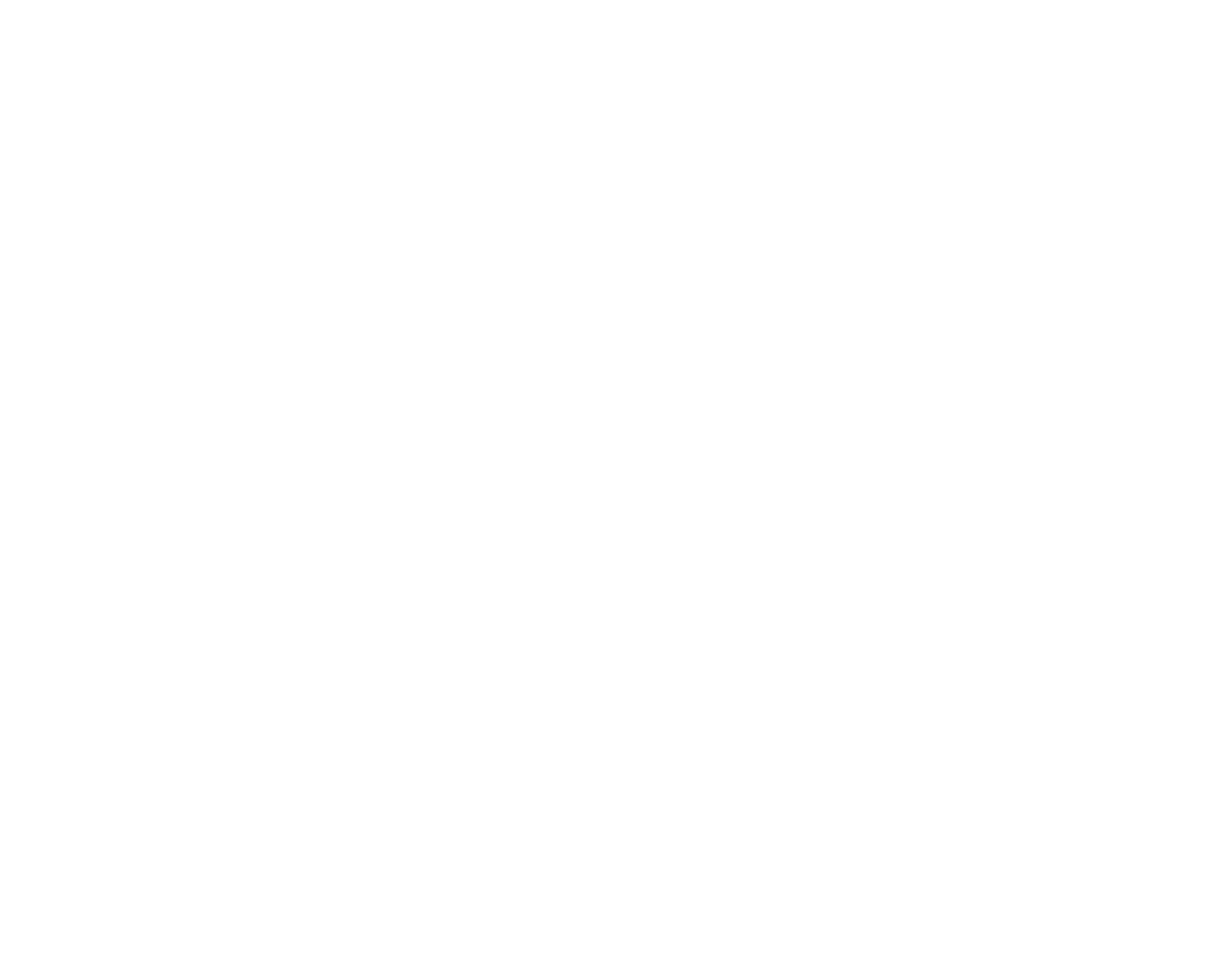#### Troop 22 Whitman, MA

#### **Table of Contents**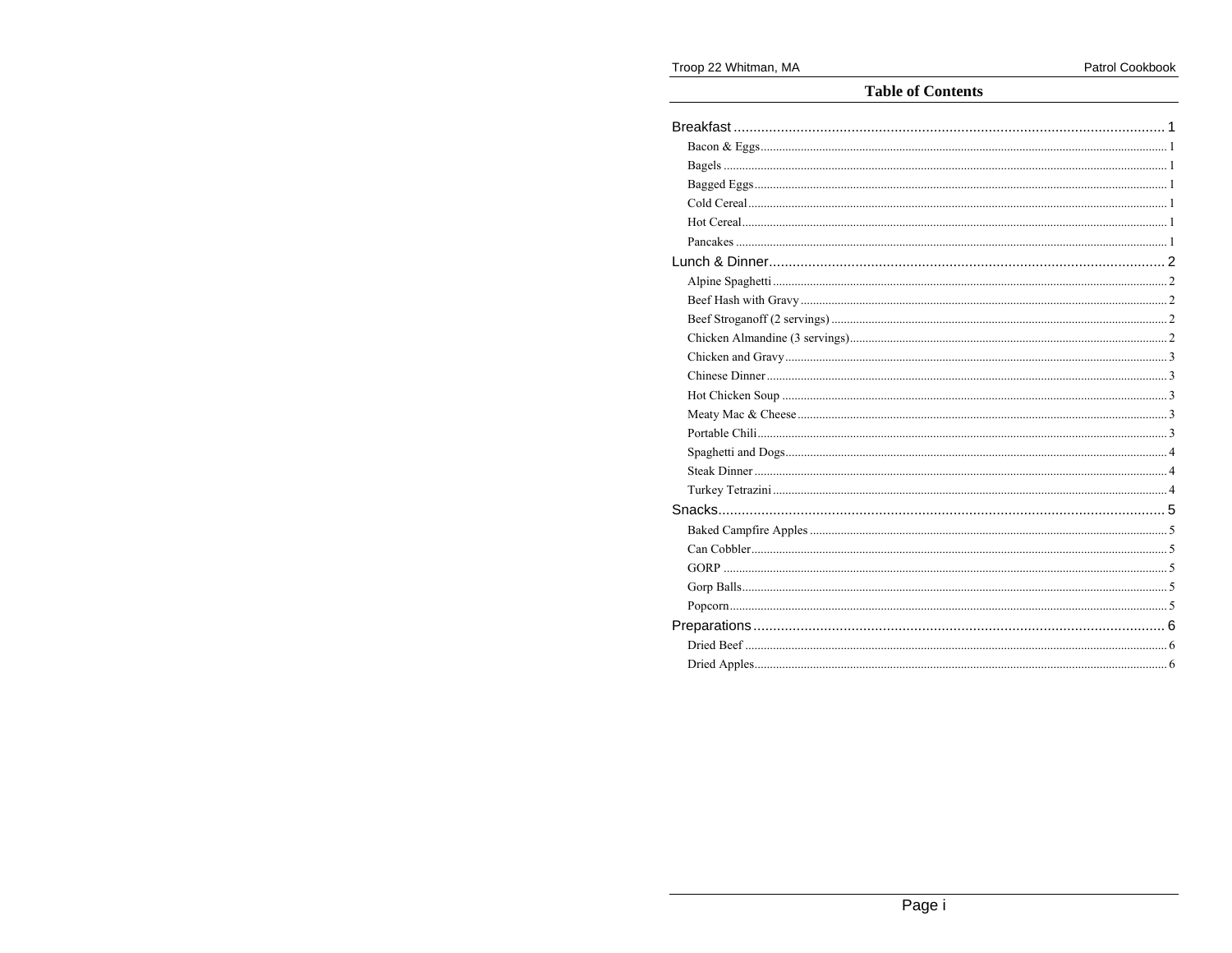# **Breakfast**

## **Bacon & Eggs**

- Bacon (2 slices)
- •Freeze-dried scrambled egg
- •Bagel (pre-buttered)
- •Dried fruit
- •Hot cocoa

## **Bagels**

- •Bagel with jelly
- •Tang
- •Hot cocoa
- •Dried Fruit

# **Bagged Eggs**

- $\bullet$ Grated cheese
- •Chopped ham
- •Pre-cooked bacon
- •Salsa
- •Tabasco sauce
- •Sliced mushrooms

## **Cold Cereal**

- •Dry cereal (pre-sugared)
- •Powdered milk
- •Hot cocoa
- •Dried fruit

## **Hot Cereal**

- •Instant oatmeal
- •Tang
- •Hot cocoa
- •Dried Fruit
- •Sugar

## **Pancakes**

- •Pancakes
- •Bacon
- •Syrup/butter
- •Hot cocoa

Take 2 strips of bacon, cut in half, and pre-cook at home until it's almost done (still a bit limp). Wrap in plastic wrap securely. Bacon prepared this way will keep for a few days and can be easily reheated in his frying pan.

Bagels are the preferred bread for hikers. They taste good, don't crush, and won't dry out appreciably.

Before the hike, crack eggs in a bowl, then pour into Ziploc bag. Add ingredients as desired. Close Ziploc bag. Squish to mix well, freeze. Boil water in pot. Add bags to boiling water to cook. Remove with tongs when eggs are cooked.

Heat water for oatmeal and cocoa. Prepare oatmeal and add dried fruit and sugar.

Buy the pancake mix that only needs to add water, and put just enough for 2 or 3 pancakes in a baggie.

# **Preparations**

# **Dried Beef**

- 2 lbs Lean meat (round or flank steak)
- •2 C Cold water
- •½ C Salt
- • $\frac{1}{2}$  Tbl Black pepper
- •¼ C Vinegar

# **Dried Apples**

- •5 lb Apples
- •2-3 C Pineapple juice

Trim fat from meat. Slice meat into  $\frac{1}{4}$ inch strips, slicing with grain of meat. Combine water, salt, black pepper, and vinegar in deep pot and bring to boil. Divide meat into 4 lots. Boil each lot for 5 minutes. Meat will be gray when done. Press out juice with rolling pin and paper towels. Preheat oven to 150º. Place meat strips on metal oven racks. Keep oven door slightly ajar. Meat will dry in 1 ½ hours. Meat should crack but not be brittle when done. If it bends but does not break, cook little longer. Store in bag. Dried meat should keep about 10 weeks.

Use good apples, bad apples with bruises or those that are not ripe make bad dried apples. Skin (optional) and core the apples. Cut the fruit into thin slices ( ⅛"). Soak the apples in lemon or pineapple juice for at least 1 minute to prevent browning. In an oven, at the lowest setting with the door ajar until the apples are leathery but pliable (optional - keep drying until like potato chips). 1 pound of apples makes 2 ½ ounces after skinning, coring, and drying. I usually make dried apples at the same time as making dried pineapple, that way I get the juice as I get the pineapples.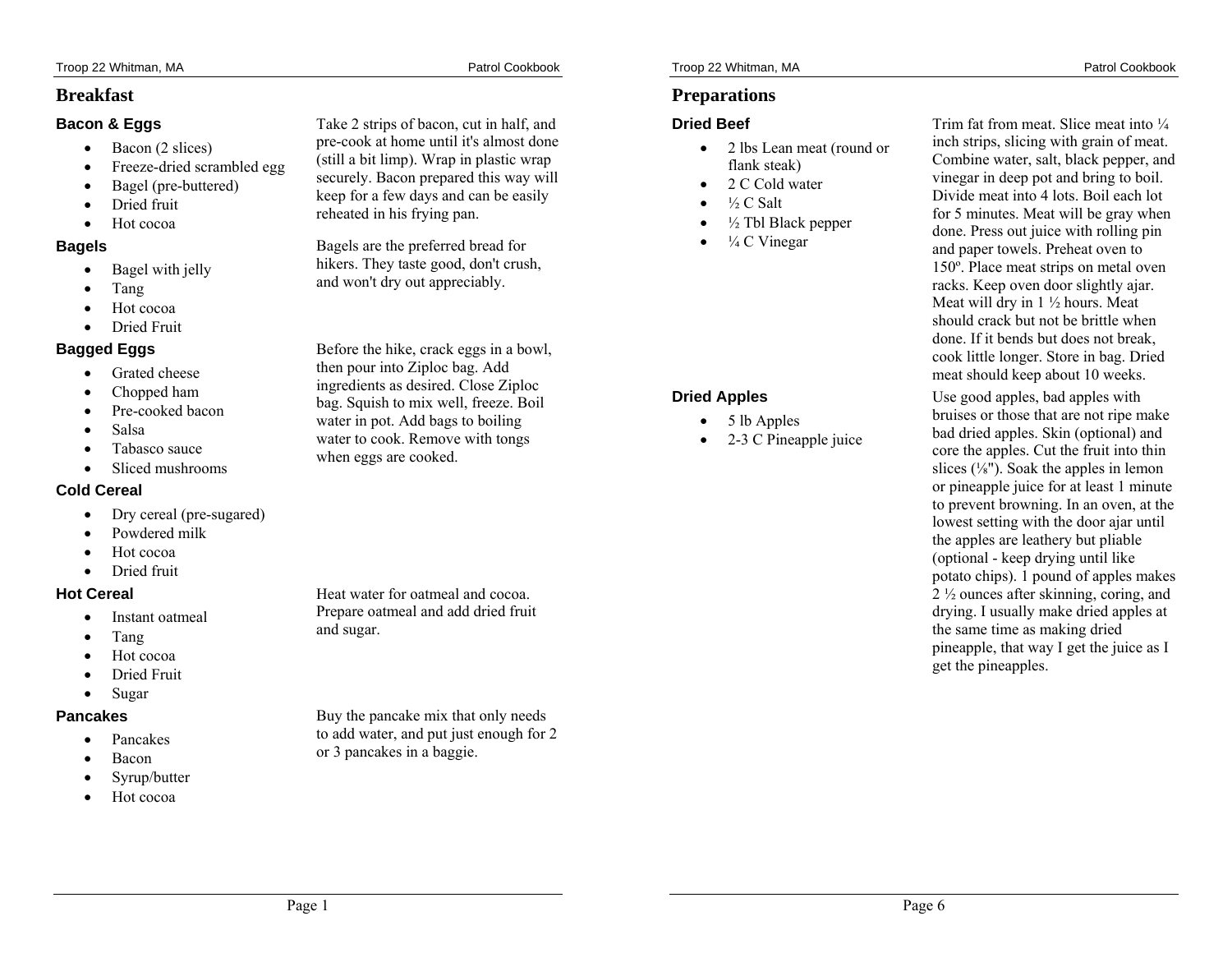## **Snacks**

## **Baked Campfire Apples**

- $\bullet$ 1 Apple
- •Brown Sugar
- • Raisins, Nuts and/or Red Hot Cinnamon Candies
- Heavy Aluminum Foil

## **Can Cobbler**

- •1 Can Pie Filling
- •1 Yellow Cake Mix
- •Margarine
- •Empty 15 oz cans

## **GORP**

- ⅓ C each Raisins, apples, apricots, dates and coconut
- •½ C Sesame seeds
- •⅓ C Walnuts
- •2 C Peanuts
- •1 C Chocolate chips
- •1 C M&Ms

# **Gorp Balls**

Same as for GORP plus:

- $\frac{1}{3}$  C Honey
- •<sup>1</sup>/<sub>2</sub> C Peanut butter

## **Popcorn**

- •½ c Popcorn
- •8 tsp Oil
- •1 Tbl Butter
- •Seasonings

Core upper part of apple leaving bottom half intact. Fill center with raisins, nuts and candies. Add brown sugar to taste. Double wrap apple in aluminum foil and place on hot coals for 20 minutes.

Fill each can  $\frac{3}{4}$  full, with the pie filling. Sprinkle about an inch of the cake mix in each can. Put a pad of butter on top of the cake mix. Cover with aluminum foil. Put the cans in the coals around the edge of the campfire, not directly near flames. Be sure to turn the can often to insure equal cooking.

Mix everything together. Place in Ziploc bag.

Mix dry ingredients. For the "glue", use 1 cup chocolate chips, ⅓ C honey and ½ C peanut butter. Shape into balls; nice snack for hiking trips or as an after-school snack.

In center of 18" x 18" square of heavy or doubled foil, place one teaspoon of oil and one tablespoon of popcorn. Bring foil corners together to make a pouch. Seal the edges by folding, but allow room for the popcorn to pop. Tie each pouch to a long stick with a string and hold the pouch over the hot coals. Shake constantly until all the corn has popped. Season with salt and butter.

# **Lunch & Dinner**

# **Alpine Spaghetti**

- •8 oz Spaghetti
- •1 Tbl Olive Oil
- •1 C Parmesan Cheese grated
- •3 tsp Basil
- •1 Tbl Parsley Flakes
- •1 Tbl Garlic

# **Beef Hash with Gravy**

- •8 oz Beef cooked
- •1 Tbl Dry Milk
- •2 Tbl Dried Onions
- •½ C Mashed Potato Flakes
- 4 Tbl Margarine

•

•

•1 pkg Instant Gravy Mix

# **Beef Stroganoff (2 servings)**

- •⅓ C Instant powder milk
- •1 pkg Sour cream mix
- •1 pkg Stroganoff mix
- 2 C Egg noodles
- • $\frac{1}{2}$  C Dried beef
- •2 tsp Salt

# **Chicken Almandine (3 servings)**

- •6 oz can Chicken
- •4 cups Instant rice
- • $\frac{1}{2}$  tsp Onion salt
- • $\frac{1}{2}$  tsp Celery salt
- •2 tsp Chopped dried onion
- •2 ¾ oz Sliced almonds
- •⅔ C Raisins

Bring a pot of water to boil and add spaghetti. Boil for 10 minutes and drain. Add olive oil, toss, then add rest of ingredients and toss again until thoroughly mixed.

Boil 2 C water in a pot. Add the dried beef and onion, cover, and simmer for 2 to 3 min. Remove from the heat, add the potatoes and dried milk; stir; cover and let sit for a few minutes. Heat 3 to 4 tablespoons butter or margarine in a frying pan. Fry the "hash" over medium heat until browned on one side. Rinse out the pot that the hash was in and boil 1 cup water in it. Add the instant gravy and cook 1 min. Turn the hash. Pour the gravy over the top. Brown the side that is down.

Mix  $1\frac{1}{2}$  cups water and  $\frac{1}{2}$  cup powder milk. In pot, add milk to sour cream mix and Stroganoff mix. Heat until sauce thickens. Place noodles, beef, salt, and 3 cups of water in second pot. Bring to boil and simmer 15 minutes. Stir in sauce, add margarine and serve.

Place chicken and water in pot, bring to boil. Add remaining ingredients, bring to boil. Remove from heat. Let sit for 10 minutes. Fluff with fork and serve.